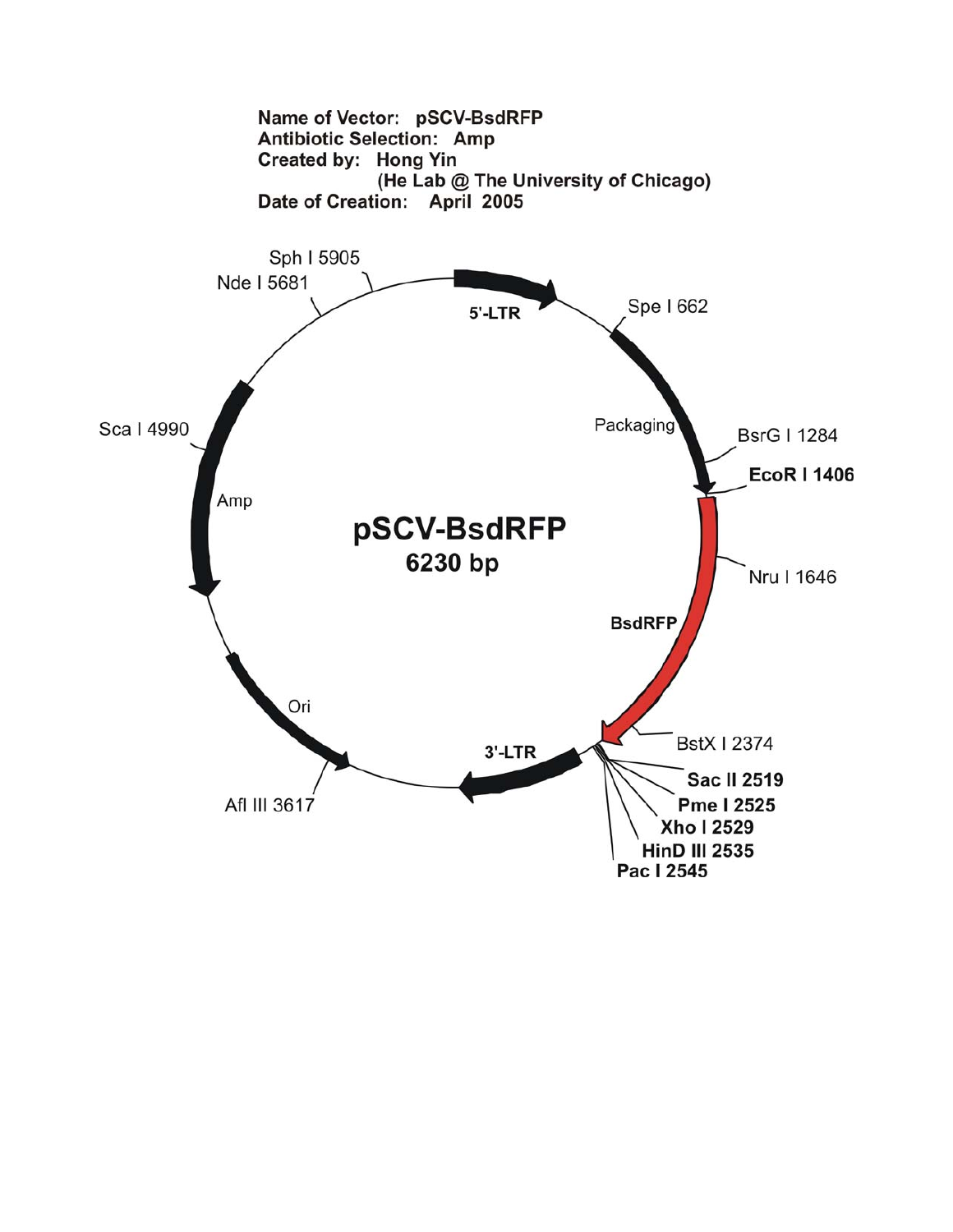TGAAAGACCC CACCTGTAGG TTTGGCAAGC TAGCTTAAGT AACGCCATTT TGCAAGGCATGGAAAATACATAACTGAGAA TAGAGAAGTT CAGATCAAGG TTAGGAACAG AGAGACAGCAGAATATGGGC CAAACAGGAT ATCTGTGGTAAGCAGTTCCT GCCCCGGCTCAGGGCCAAGAACAGATGGTCCCCAGATGCGGTCCCGCCCTCAGCAGTTTCTAGAGAACCATCAGATGTTTCCAGG GTGCCCCAAGGACCTGAAATGACCCTGTGCCTTATTTGAACTAACCAATCAGTTCGCTTCTCGCTTCTGTTCGCGCGCTTCTGCT CCCCGAGCTC AATAAAAGAG CCCACAACCCCTCACTCGGC GCGCCAGTCC TCCGATAGAC TGCGTCGCCCGGGTACCCGT ATTCCCAATAAAGCCTCTTG CTGTTTGCAT CCGAATCGTG GACTCGCTGA TCCTTGGGAG GGTCTCCTCAGATTGATTGA CTGCCCACCT CGGGGGTCTT TCATTTGGAG GTTCCACCGA GATTTGGAGACCCCTGCCCA GGGACCACCGACCCCCCCGC CGGGAGGTAA GCTGGCCAGC GGTCGTTTCGTGTCTGTCTC TGTCTTTGTG CGTGTTTGTG CCGGCATCTAATGTTTGCGC CTGCGTCTGTACTAGTTAGC TAACTAGCTC TGTATCTGGC GGACCCGTGG TGGAACTGAC GAGTTCTGAACACCCGGCCG CAACCCTGGG AGACGTCCCA GGGACTTTGG GGGCCGTTTT TGTGGCCCGACCTGAGGAAG GGAGTCGATGTGGAATCCGA CCCCGTCAGG ATATGTGGTT CTGGTAGGAGACGAGAACCT AAAACAGTTC CCGCCTCCGT CTGAATTTTTGCTTTCGGTT TGGAACCGAAGCCGCGCGTC TTGTCTGCTG CAGCGCTGCA GCATCGTTCT GTGTTGTCTC TGTCTGACTGTGTTTCTGTA TTTGTCTGAA AATTAGGGCC AGACTGTTAC CACTCCCTTA AGTTTGACCTTAGGTCACTG GAAAGATGTCGAGCGGATCG CTCACAACCA GTCGGTAGAT GTCAAGAAGAGACGTTGGGT TACCTTCTGC TCTGCAGAAT GGCCAACCTTTAACGTCGGA TGGCCGCGAGACGGCACCTT TAACCGAGAC CTCATCACCC AGGTTAAGAT CAAGGTCTTT TCACCTGGCCCGCATGGACA CCCAGACCAG GTCCCCTACA TCGTGACCTG GGAAGCCTTG GCTTTTGACCCCCCTCCCTG GGTCAAGCCCTTTGTACACC CTAAGCCTCC GCCTCCTCTT CCTCCATCCGCCCCGTCTCT CCCCCTTGAA CCTCCTCGTT CGACCCCGCCTCGATCCTCC CTTTATCCAGCCCTCACTCCTTCTCTAGGCGCCG**GAATTC**ACCATGGCCAAGCCTTTGTCTCAAGAAGAATCCACCCTCATTGAA AGAGCAACGGCTACAATCAACAGCATCCCCATCTCTGAAGACTACAGCGTCGCCAGCGCAGCTCTCTCTAGCGACGGCCGCATCT TCACTGGTGTCAATGTATATCATTTTACTGGGGGACCTTGTGCAGAACTCGTGGTGCTGGGCACTGCTGCTGCTGCGGCAGCTGG CAACCTGACTTGTATCGTCGCGATCGGAAATGAGAACAGGGGCATCTTGAGCCCCTGCGGACGGTGCCGACAGGTGCTTCTCGAT CTGCATCCTGGGATCAAAGCCATAGTGAAGGACAGTGATGGACAGCCGACGGCAGTTGGGATTCGTGAATTGCTGCCCTCTGGTT ATGTGTGGGAGGGC**TCTAGA**GGAGGCGGCGGAGGTatggcctcctccgaggacgtcatcaaggagttcatgcgcttcaaggtgcg catggagggctccgtgaacggccacgagttcgagatcgagggCgagggcgagggccgcccctacgagggcacccagaccgccaag ctgaaggtgaccaagggcggccccctgcccttcgcctgggacatcctgtcccctcagttccagtacggctccaaggcctacgtga agcaccccgccgacatccccgactacttgaagctgtccttccccgagggcttcaagtgggagcgcgtgatgaacttcgaggacgg cggcgtggtgaccgtgacccaggactcctccctgcaggacggcgagttcatctacaaggtgaagctgcgcggcaccaacttcccc tccgacggccccgtaatgcagaagaagaccatgggctgggaggcctccaccgagcggatgtaccccgaggacggcgccctgaagg gcgagatcaagatgaggctgaagctgaaggacggcggccactacgacgccgaggtcaagaccacctacatggccaagaagcccgt gcagctgcccggcgcctacaagaccgacatcaagctggacatcacctcccacaacgaggactacaccatcgtggaacagtacgag cgcgccgagggccgccactccaccggcgcctaa**GGATCt** ccgc ggg ttt aaa ctc gag aag ctt tta att aa**CGAT**AA AATAAAAGAT TTTATTTAGT CTCCAGAAAAAGGGGGGAAT GAAAGACCCC ACCTGTAGGT TTGGCAAGCT AGCTTAAGTAACGCCATTTTGCAAGGCATGGAAAATACATAACTGAGAATAGAGAAGTTCAGATCAAGGTTAGGAACAGAGAGAC AGCAGAATATGGGCCAAACAGGATATCTGTGGTAAGCAGTTCCTGCCCCGGCTCAGGGCCAAGAACAGATGGTCCCCAGATGCGG TCCCGCCCTCAGCAGTTTCTAGAGAACCATCAGATGTTTCCAGGGTGCCCCAAGGACCTGAAATGACCCTGTGCCTTATTTGAAC TAACCAATCAGTTCGCTTCTCGCTTCTGTTCGCGCGCTTCTGCTCCCCGAGCTCAATAAAAGAGCCCACAACCCCTCACTCGGCG CGCCAGTCCTCCGATAGACTGCGTCGCCCGGGTACCCGTGTATCCAATAAACCCTCTTGCAGTTGCATCCGACTTGTGGTCTCGC TGTTCCTTGGGAGGGTCTCCTCTGAGTGATTGACTACCCGTCAGCGGGGGTCTTTCATGGGTAACAGTTTCTTGAAGTTGGAGAA CAACATTCTGAGGGTAGGAG TCGAATATTA AGTAATCCTG ACTCAATTAGCCACTGTTTT GAATCCACATACTCCAATAC TCCTGAAATA GTTCATTATG GACAGCGCAGAAGAGCTGGG GAGAATTAAT TCGTAATCAT GGTCATAGCTGTTTCCTGTG TGAAATTGTTATCCGCTCAC AATTCCACAC AACATACGAG CCGGAAGCAT AAAGTGTAAA GCCTGGGGTGCCTAATGAGT GAGCTAACTCACATTAATTG CGTTGCGCTC ACTGCCCGCT TTCCAGTCGGGAAACCTGTC GTGCCAGCTGCATTAATGAA TCGGCCAACG CGCGGGGAGA GGCGGTTTGCGTATTGGGCG CTCTTCCGCT TCCTCGCTCA CTGACTCGCTGCGCTCGGTC GTTCGGCTGCGGCGAGCGGT ATCAGCTCAC TCAAAGGCGG TAATACGGTT ATCCACAGAA TCAGGGGATAACGCAGGAAA GAACATGTGAGCAAAAGGCC AGCAAAAGGC CAGGAACCGT AAAAAGGCCGCGTTGCTGGC GTTTTTCCATAGGCTCCGCC CCCCTGACGA GCATCACAAA AATCGACGCTCAAGTCAGAG GTGGCGAAAC CCGACAGGAC TATAAAGATACCAGGCGTTT CCCCCTGGAAGCTCCCTCGT GCGCTCTCCT GTTCCGACCC TGCCGCTTAC CGGATACCTG TCCGCCTTTCTCCCTTCGGG AAGCGTGGCGCTTTCTCATA GCTCACGCTG TAGGTATCTC AGTTCGGTGTAGGTCGTTCG CTCCAAGCTGGGCTGTGTGC ACGAACCCCC CGTTCAGCCC GACCGCTGCGCCTTATCCGG TAACTATCGT CTTGAGTCCA ACCCGGTAAGACACGACTTA TCGCCACTGGCAGCAGCCAC TGGTAACAGG ATTAGCAGAG CGAGGTATGT AGGCGGTGCT ACAGAGTTCTTGAAGTGGTG GCCTAACTACGGCTACACTA GAAGGACAGT ATTTGGTATC TGCGCTCTGCTGAAGCCAGT TACCTTCGGAAAAAGAGTTG GTAGCTCTTG ATCCGGCAAA CAAACCACCGCTGGTAGCGG TGGTTTTTTT GTTTGCAAGC AGCAGATTACGCGCAGAAAA AAAGGATCTCAAGAAGATCC TTTGATCTTT TCTACGGGGT CTGACGCTCA GTGGAACGAA AACTCACGTTAAGGGATTTT GGTCATGAGATTATCAAAAA GGATCTTCAC CTAGATCCTT TTAAATTAAAAATGAAGTTT TAAATCAATCTAAAGTATAT ATGAGTAAAC TTGGTCTGAC AGTTACCAATGCTTAATCAG TGAGGCACCT ATCTCAGCGA TCTGTCTATTTCGTTCATCC ATAGTTGCCTGACTCCCCGT CGTGTAGATA ACTACGATAC GGGAGGGCTT ACCATCTGGC CCCAGTGCTGCAATGATACC GCGAGACCCA CGCTCACCGG CTCCAGATTT ATCAGCAATA AACCAGCCAGCCGGAAGGGC CGAGCGCAGAAGTGGTCCTG CAACTTTATC CGCCTCCATC CAGTCTATTAATTGTTGCCG GGAAGCTAGA GTAAGTAGTT CGCCAGTTAATAGTTTGCGC AACGTTGTTGCCATTGCTAC AGGCATCGTG GTGTCACGCT CGTCGTTTGG TATGGCTTCA TTCAGCTCCGGTTCCCAACG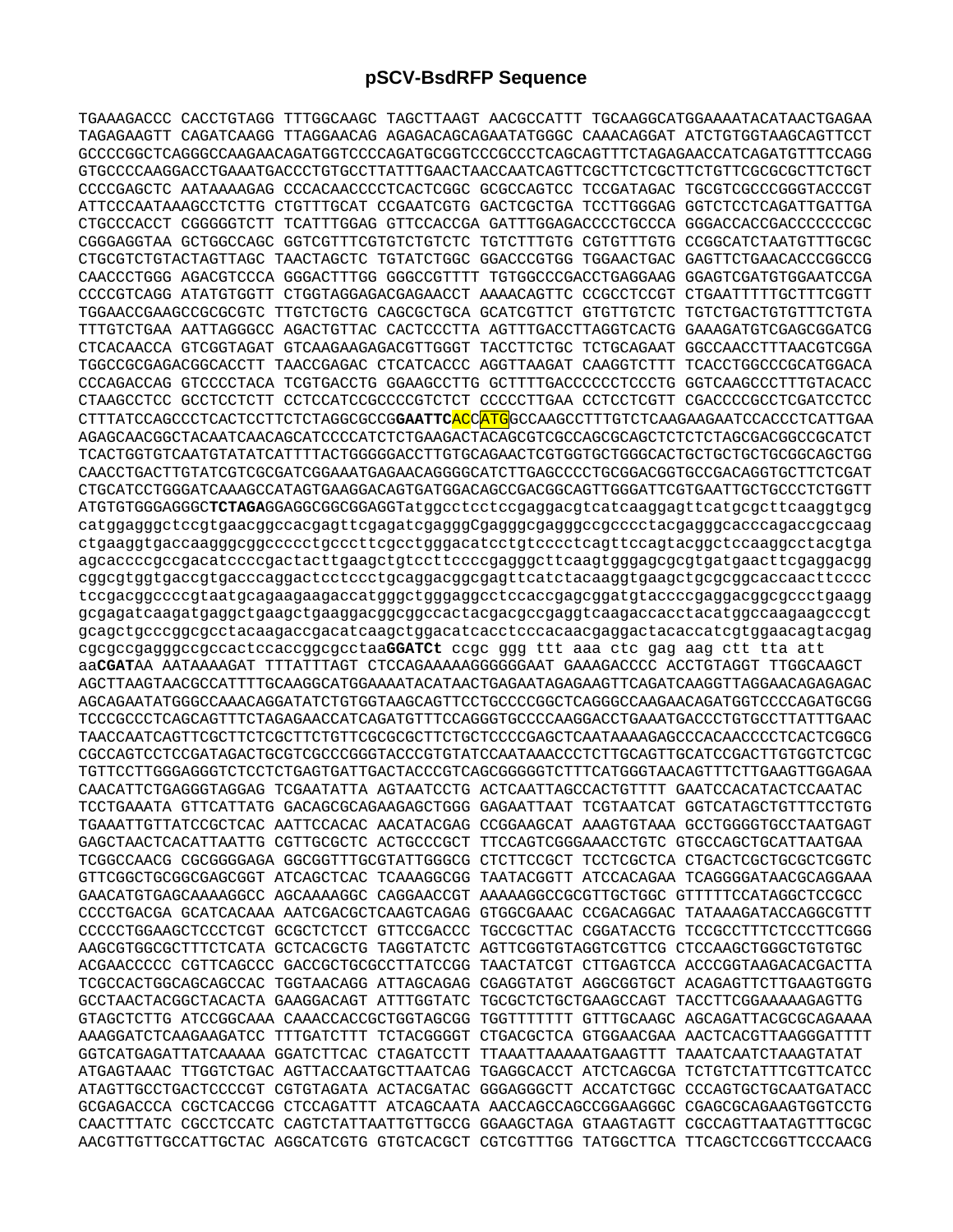ATCAAGGCGA GTTACATGAT CCCCCATGTT GTGCAAAAAA GCGGTTAGCTCCTTCGGTCC TCCGATCGTTGTCAGAAGTA AGTTGGCCGC AGTGTTATCA CTCATGGTTATGGCAGCACT GCATAATTCT CTTACTGTCA TGCCATCCGTAAGATGCTTT TCTGTGACTGGTGAGTACTC AACCAAGTCA TTCTGAGAAT AGTGTATGCG GCGACCGAGT TGCTCTTGCCCGGCGTCAAT ACGGGATAAT ACCGCGCCAC ATAGCAGAAC TTTAAAAGTG CTCATCATTGGAAAACGTTC TTCGGGGCGAAAACTCTCAA GGATCTTACC GCTGTTGAGA TCCAGTTCGATGTAACCCAC TCGTGCACCC AACTGATCTT CAGCATCTTTTACTTTCACC AGCGTTTCTGGGTGAGCAAA AACAGGAAGG CAAAATGCCG CAAAAAAGGG AATAAGGGCG ACACGGAAATGTTGAATACT CATACTCTTC CTTTTTCAAT ATTATTGAAG CATTTATCAG GGTTATTGTCTCATGAGCGG ATACATATTTGAATGTATTT AGAAAAATAA ACAAATAGGG GTTCCGCGCACATTTCCCCG AAAAGTGCCA CCTGACGTCT AAGAAACCATTATTATCATG ACATTAACCTATAAAAATAG GCGTATCACG AGGCCCTTTC GTCTCGCGCG TTTCGGTGAT GACGGTGAAAACCTCTGACA CATGCAGCTC CCGGAGACGG TCACAGCTTG TCTGTAAGCG GATGCCGGGAGCAGACAAGC CCGTCAGGGCGCGTCAGCGG GTGTTGGCGG GTGTCGGGGC TGGCTTAACTATGCGGCATC AGAGCAGATT GTACTGAGAG TGCACCATATGCGGTGTGAA ATACCGCACAGATGCGTAAG GAGAAAATAC CGCATCAGGC GCCATTCGCC ATTCAGGCTG CGCAACTGTTGGGAAGGGCG ATCGGTGCGG GCCTCTTCGC TATTACGCCA GCTGGCGAAA GGGGGATGTGCTGCAAGGCG ATTAAGTTGGGTAACGCCAG GGTTTTCCCA GTCACGACGT TGTAAAACGACGGCGCAAGG AATGGTGCAT GCAAGGAGAT GGCGCCCAACAGTCCCCCGG CCACGGGGCCTGCCACCATA CCCACGCCGA AACAAGCGCT CATGAGCCCG AAGTGGCGAG CCCGATCTTCCCCATCGGTG ATGTCGGCGA TATAGGCGCC AGCAACCGCA CCTGTGGCGC CGGTGATGCCGGCCACGATG CGTCCGGCGTAGAGGCGATT AGTCCAATTT GTTAAAGACA GGATATCAGTGGTCCAGGCT CTAGTTTTGA CTCAACAATA TCACCAGCTGAAGCCTATAG AGTACGAGCCATAGATAAAA TAAAAGATTT TATTTAGTCT CCAGAAAAAG GGGGGAA

| Unique enzymes in pSCV-BsdRFP:     |                       |                  |                                                  |         |         |          |      | 2517 | 4179 | 4265 | 4265 |
|------------------------------------|-----------------------|------------------|--------------------------------------------------|---------|---------|----------|------|------|------|------|------|
|                                    |                       |                  |                                                  |         |         |          |      | 4362 | 4363 | 4827 | 5142 |
| Spe I                              | A`CTAG, T             |                  | 662                                              |         |         |          |      | 5148 |      |      |      |
|                                    |                       |                  |                                                  |         |         |          |      |      |      |      |      |
| BsrG I                             | T`GTAC, A             |                  | 1284                                             |         |         | AlwN I   | (3)  | 159  | 2751 | 4033 |      |
| EcoR I                             | G`AATT, C             |                  | 1406                                             |         |         | ApaL I   | (3)  | 3931 | 5177 | 5674 |      |
| Nru I                              | TCG CGA               |                  | 1646                                             |         |         | Apo I    | (2)  | 874  | 1406 |      |      |
| BsaB I                             |                       | GATNN NNATC      | 1713                                             |         |         | Asc I    | (2)  | 370  | 2962 |      |      |
|                                    |                       |                  | 2047                                             |         |         |          |      | 3260 |      |      | 4682 |
| BsaA I                             | YAC GTR               |                  |                                                  |         |         | Ase I    | (4)  |      | 3388 | 3447 |      |
| PflM I                             |                       | CCAN, NNN `NTGG  | 2256                                             |         |         | Asp718   | (2)  | 403  | 2995 |      |      |
| BstX I                             |                       | CCAN, NNNN `NTGG | 2374                                             |         |         | Ava I    | (8)  | 333  | 399  | 500  | 2093 |
| Sac II                             | CC, GC 'GG            |                  | 2519                                             |         |         |          |      | 2285 | 2529 | 2925 | 2991 |
|                                    |                       |                  |                                                  |         |         |          |      |      |      |      |      |
| Pme I                              | CTTT   AAAC           |                  | 2525                                             |         |         | Ava II   | (13) | 188  | 201  | 256  | 553  |
| PaeR7 I                            | C`TCGA, G             |                  | 2529                                             |         |         |          |      | 692  | 1221 | 1574 | 2780 |
| Xho I                              | $C^{\dagger}TCGA$ , G |                  | 2529                                             |         |         |          |      | 2793 | 2848 | 4648 | 4870 |
|                                    |                       |                  |                                                  |         |         |          |      |      |      |      |      |
| HinD III                           | A`AGCT, T             |                  | 2535                                             |         |         |          |      | 6125 |      |      |      |
| Pac I                              |                       | TTA, AT`TAA      | 2545                                             |         |         | Ban I    | (18) | 246  | 403  | 1144 | 1399 |
| Afl III                            | A`CRYG, T             |                  | 3617                                             |         |         |          |      | 1689 | 1949 | 2207 | 2294 |
| Sca I                              | AGT   ACT             |                  | 4990                                             |         |         |          |      | 2402 | 2501 | 2838 | 2995 |
|                                    |                       |                  |                                                  |         |         |          |      |      |      |      |      |
| Nde I                              | CA`TA, TG             |                  | 5681                                             |         |         |          |      | 3361 | 4458 | 5732 | 5915 |
| Sph I                              | G, CATG`C             |                  | 5905                                             |         |         |          |      | 6029 | 6050 |      |      |
| Number of enzymes = 18             |                       |                  |                                                  |         |         | Ban II   | (9)  | 340  | 353  | 1679 | 1811 |
|                                    |                       |                  |                                                  |         |         |          |      |      |      |      |      |
|                                    |                       |                  |                                                  |         |         |          |      | 1892 | 2932 | 2945 | 5982 |
|                                    |                       |                  | The following enzymes do not cut in pSCV-BsdRFP: |         |         |          |      | 5996 |      |      |      |
|                                    |                       |                  |                                                  |         |         | Bbe I    | (8)  | 1403 | 2298 | 2406 | 2505 |
| Acc I                              | Age I                 |                  | Apa I                                            | Avr II  | BamH I  |          |      | 5736 | 5919 | 6033 | 6054 |
|                                    |                       |                  |                                                  |         |         |          |      |      |      |      |      |
| Bcl I                              | Bgl II                |                  | Blp I                                            | BsiC I  | BsiW I  | Bbs I    | (2)  | 1500 | 2252 |      |      |
| Bsm I                              | Bsp120 I              |                  | Bsp1286 I                                        | BspM I  | BspM II | Bbv I    | (10) | 933  | 941  | 1526 | 1631 |
| Bst1107 I                          | BstB I                |                  | Cla I                                            | Dra III | Eco72 I |          |      | 2404 | 4036 | 4039 | 4245 |
|                                    |                       |                  |                                                  |         |         |          |      |      |      |      |      |
| Esp I                              | Fse I                 |                  | HinC II                                          | Hind II | Hpa I   |          |      | 4939 | 5550 |      |      |
| Mlu I                              | Mun I                 |                  | Not I                                            | Nsi I   | Pml I   | Bbv II   | (2)  | 1499 | 2251 |      |      |
| Rsr II                             | Sal I                 |                  | Sfi I                                            | SnaB I  | Spl I   | Bcn I    | (15) | 166  | 401  | 402  | 573  |
|                                    |                       |                  |                                                  |         |         |          |      | 726  | 2401 | 2758 | 2993 |
|                                    |                       |                  |                                                  |         |         |          |      |      |      |      |      |
| pSCV-BsdRFP: sites sorted by name: |                       |                  |                                                  |         |         |          |      | 2994 | 3998 | 4694 | 5045 |
|                                    |                       |                  |                                                  |         |         |          |      | 5546 | 5581 | 5932 |      |
| Aat II                             | (3)                   | 747              | 1851                                             | 5432    |         | Bfa I    | (13) | 31   | 221  | 663  | 675  |
|                                    |                       |                  |                                                  |         |         |          |      |      |      |      |      |
| Acc65 I                            | (2)                   | 403              | 2995                                             |         |         |          |      | 1396 | 1524 | 1812 | 2623 |
| Aci I                              | (68)                  | 199              | 205                                              | 568     | 590     |          |      | 2813 | 4112 | 4365 | 4700 |
|                                    |                       | 690              | 729                                              | 862     | 903     |          |      | 6135 |      |      |      |
|                                    |                       | 1044             |                                                  |         | 1300    |          |      |      | 5748 |      |      |
|                                    |                       |                  | 1135                                             | 1201    |         | Bgl I    | (2)  | 4630 |      |      |      |
|                                    |                       | 1319             | 1357                                             | 1534    | 1616    | Bpm I    | (3)  | 2560 | 4580 | 6198 |      |
|                                    |                       | 1683             | 1821                                             | 1824    | 1936    | Bsa I    | (6)  | 478  | 532  | 1151 | 3048 |
|                                    |                       | 1959             | 1983                                             | 2058    | 2136    |          |      | 3069 | 4571 |      |      |
|                                    |                       |                  |                                                  |         |         |          |      |      |      |      |      |
|                                    |                       | 2205             | 2275                                             | 2340    | 2488    | BsaA I   | (1)  | 2047 |      |      |      |
|                                    |                       | 2516             | 2518                                             | 2791    | 2797    | BsaB I   | (1)  | 1713 |      |      |      |
|                                    |                       | 3093             | 3307                                             | 3410    | 3466    | BsaH I   | (13) | 744  | 1400 | 1848 | 2295 |
|                                    |                       |                  |                                                  |         |         |          |      |      |      |      |      |
|                                    |                       | 3476             | 3500                                             | 3543    | 3550    |          |      | 2352 | 2403 | 2502 | 5047 |
|                                    |                       | 3571             | 3662                                             | 3690    | 3817    |          |      | 5429 | 5733 | 5916 | 6030 |
|                                    |                       | 3836             | 3957                                             | 4067    | 4202    |          |      | 6051 |      |      |      |
|                                    |                       |                  |                                                  |         | 4855    |          |      |      |      | 252  | 399  |
|                                    |                       | 4211             | 4573                                             | 4664    |         | BsaJ I   | (41) | 163  | 242  |      |      |
|                                    |                       | 4901             | 5022                                             | 5066    | 5143    |          |      | 463  | 499  | 548  | 549  |
|                                    |                       | 5252             | 5351                                             | 5398    | 5572    |          |      | 696  | 735  | 736  | 748  |
|                                    |                       | 5611             | 5621                                             | 5647    | 5685    |          |      | 749  | 1169 | 1238 | 1247 |
|                                    |                       |                  |                                                  |         |         |          |      |      |      |      |      |
|                                    |                       | 5698             | 5724                                             | 5781    | 6040    |          |      | 1267 | 1268 | 1413 | 1718 |
| Afl II                             | (3)                   | 35               | 1008                                             | 2627    |         |          |      | 1842 | 1977 | 2001 | 2037 |
| Afl III                            | (1)                   | 3617             |                                                  |         |         |          |      | 2094 | 2154 | 2250 | 2286 |
| Aha II                             | (13)                  | 744              | 1400                                             | 1848    | 2295    |          |      | 2355 | 2481 | 2516 | 2755 |
|                                    |                       |                  |                                                  |         |         |          |      |      |      |      |      |
|                                    |                       | 2352             | 2403                                             | 2502    | 5047    |          |      | 2834 | 2844 | 2991 | 3054 |
|                                    |                       | 5429             | 5733                                             | 5916    | 6030    |          |      | 3356 | 3777 | 5851 | 5929 |
|                                    |                       | 6051             |                                                  |         |         |          |      | 5935 |      |      |      |
|                                    |                       |                  |                                                  |         |         |          |      |      |      |      |      |
| Ahd I                              | (5)                   | 1022             | 2011                                             | 3040    | 3086    | BsaW I   | (3)  | 3823 | 3970 | 4801 |      |
|                                    |                       | 4510             |                                                  |         |         | BseR I   | (7)  | 466  | 1295 | 1334 | 1828 |
| Alu I                              | (34)                  | 30               | 34                                               | 338     | 582     |          |      | 1830 | 2152 | 3057 |      |
|                                    |                       |                  |                                                  |         |         |          |      |      |      |      |      |
|                                    |                       | 670              | 678                                              | 1517    | 1622    | Bsg I    | (2)  | 1602 | 2411 |      |      |
|                                    |                       | 1966             | 2083                                             | 2200    | 2329    | BsiE I   | (9)  | 594  | 729  | 1534 | 1650 |
|                                    |                       | 2395             | 2425                                             | 2537    | 2622    |          |      | 3533 | 3957 | 4880 | 5029 |
|                                    |                       |                  |                                                  |         |         |          |      |      |      |      |      |
|                                    |                       | 2626             | 2930                                             | 3249    | 3282    |          |      | 5776 |      |      |      |
|                                    |                       | 3377             | 3441                                             | 3559    | 3785    | BsiHKA I | (6)  | 340  | 2932 | 3935 | 5096 |
|                                    |                       | 3875             | 3921                                             | 4178    | 4699    |          |      | 5181 | 5678 |      |      |
|                                    |                       |                  |                                                  |         |         |          |      |      |      |      |      |
|                                    |                       | 4799             | 4862                                             | 5541    | 5560    | BsmA I   | (21) | 108  | 477  | 533  | 611  |
|                                    |                       | 5805             | 6161                                             |         |         |          |      | 736  | 834  | 951  | 1075 |
| Alw I                              | (13)                  | 455              | 1053                                             | 1359    | 1729    |          |      | 1134 | 1152 | 1330 | 1433 |
|                                    |                       |                  |                                                  |         |         |          |      |      |      |      |      |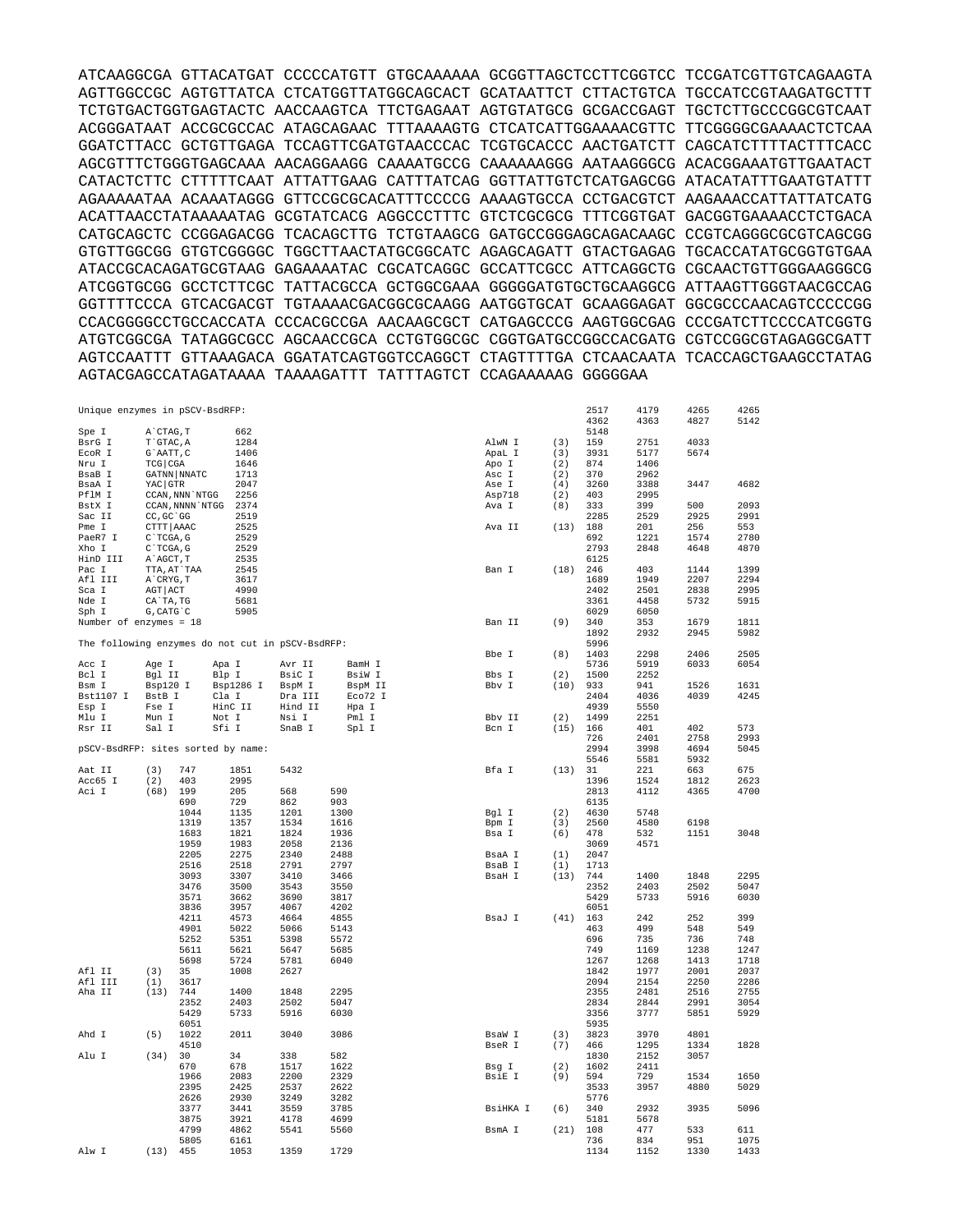|                   |                   | 2577         | 2700         | 3047         | 3068         |          |            | 3777         | 5850         | 6127         |              |
|-------------------|-------------------|--------------|--------------|--------------|--------------|----------|------------|--------------|--------------|--------------|--------------|
|                   |                   | 4572         | 5346         | 5499         | 5543         | ECOR V   | (3)        | 141          | 2733         | 6118         |              |
|                   |                   | 6215         |              |              |              | Ehe I    | (8)        | 1401         | 2296         | 2404         | 2503         |
| BsmB I            | (7)               | 735<br>1331  | 833<br>5500  | 1074<br>5542 | 1133         | Fnu4H I  | (44)       | 5734<br>729  | 5917<br>903  | 6031<br>919  | 6052<br>922  |
| BsmF I            | (12)              | 174          | 187          | 566          | 731          |          |            | 927          | 930          | 1135         | 1515         |
|                   |                   | 766          | 1207         | 1587         | 1999         |          |            | 1534         | 1608         | 1611         | 1614         |
|                   |                   | 2018         | 2766         | 2779         | 5911         |          |            | 1617         | 1620         | 1784         | 1822         |
| BsoF I            | (44)              | 729          | 903          | 919          | 922          |          |            | 1936         | 1984         | 2137         | 2201         |
|                   |                   | 927          | 930          | 1135         | 1515         |          |            | 2206         | 2341         | 2393         | 2396         |
|                   |                   | 1534         | 1608         | 1611         | 1614         |          |            | 2488         | 3442         | 3523         | 3541         |
|                   |                   | 1617         | 1620         | 1784         | 1822         |          |            | 3544         | 3662         | 3817         | 3960         |
|                   |                   | 1936         | 1984         | 2137         | 2201         |          |            | 4025         | 4028         | 4234         | 4562         |
|                   |                   | 2206         | 2341         | 2393         | 2396         |          |            | 4901         | 4928         | 5023         | 5252         |
|                   |                   | 2488         | 3442         | 3523         | 3541         |          |            | 5539         | 5648         | 5752         | 5825         |
|                   |                   | 3544         | 3662         | 3817         | 3960         | Fok I    | (14)       | 425          | 1142         | 1302         | 1466         |
|                   |                   | 4025<br>4901 | 4028<br>4928 | 4234<br>5023 | 4562<br>5252 |          |            | 1701<br>3016 | 1994<br>4476 | 2051<br>4657 | 2290<br>4944 |
|                   |                   | 5539         | 5648         | 5752         | 5825         |          |            | 5587         | 5831         |              |              |
| BspH I            | (4)               | 4337         | 5345         | 5450         | 5974         | Fsp I    | (3)        | 1880         | 4732         | 5755         |              |
| Bsr I             | (17)              | 376          | 1032         | 1060         | 1548         | Gdi II   | (11)       | 725          | 727          | 1131         | 1530         |
|                   |                   | 1572         | 2027         | 2968         | 3418         |          |            | 1532         | 1901         | 2342         | 3457         |
|                   |                   | 4024         | 4037         | 4151         | 4557         |          |            | 4897         | 5933         | 6065         |              |
|                   |                   | 4675         | 4718         | 4985         | 5157         | Gsu I    | (3)        | 2561         | 4581         | 6199         |              |
|                   |                   | 5863         |              |              |              | Hae I    | (10)       | 586          | 1113         | 1418         | 1835         |
| BsrB I            | (5)               | 1044         | 2275         | 3309         | 3550         |          |            | 2042         | 2264         | 2378         | 3632         |
|                   |                   | 5351         |              |              |              |          |            | 3643         | 4095         |              |              |
| BsrD I            | (2)               | 4571         | 4745         |              |              | Hae II   | (12)       | 927          | 1403         | 2298         | 2406         |
| BsrG I            | (1)               | 1284         |              |              |              |          |            | 2505         | 3495         | 3865         | 5736         |
| BssH II           | (5)               | 319          | 370          | 2476         | 2911         |          |            | 5919         | 5973         | 6033         | 6054         |
|                   |                   | 2962         |              |              |              | Hae III  | $(37)$ 130 |              | 175          | 586          | 728          |
| BssS I            | (5)               | 1589<br>5481 | 1904         | 3790         | 5174         |          |            | 764<br>1134  | 776<br>1199  | 989<br>1418  | 1113<br>1533 |
|                   |                   | 1089         | 1972         | 2143         |              |          |            | 1835         | 1902         | 1935         | 1986         |
| BstE II<br>BstN I | (3)<br>(19)       | 243          | 550          | 737          | 750          |          |            | 2042         | 2229         | 2264         | 2343         |
|                   |                   | 1171         | 1196         | 1219         | 1239         |          |            | 2378         | 2487         | 2722         | 2767         |
|                   |                   | 1269         | 1719         | 2002         | 2156         |          |            | 3458         | 3632         | 3643         | 3661         |
|                   |                   | 2835         | 3357         | 3645         | 3766         |          |            | 4095         | 4553         | 4633         | 4900         |
|                   |                   | 3779         | 5852         | 6129         |              |          |            | 5487         | 5785         | 5934         | 5942         |
| BstU I            | (24)              | 319          | 321          | 372          | 905          |          |            | 6066         |              |              |              |
|                   |                   | 907          | 1137         | 1646         | 2115         | Hga I    | (11)       | 383          | 644          | 897          | 1493         |
|                   |                   | 2205         | 2478         | 2518         | 2911         |          |            | 2359         | 2975         | 3727         | 4305         |
|                   |                   | 2913         | 2964         | 3464         | 3466         |          |            | 5037         | 5595         | 6064         |              |
|                   |                   | 3664         | 4245         | 4575         | 5068         | HgiA I   | (6)        | 340          | 2932         | 3935         | 5096         |
|                   |                   | 5400         | 5500         | 5502         | 5605         |          |            | 5181         | 5678         |              |              |
| BstX I            | (1)               | 2374         |              |              |              | HgiE II  | (2)        | 4196         | 5676         |              |              |
| BstY I            | (7)               | 2510         | 4258         | 4269         | 4355         | Hha I    | (45)       | 321          | 323          | 372          | 374          |
|                   |                   | 4367         | 5135         | 5152         |              |          |            | 650          | 907          | 926          | 1402         |
| Bsu36 I           | (3)               | 783          | 1020         | 2506         |              |          |            | 1514         | 1869         | 1881         | 2115         |
| Cac8 I            | (32)              | 28           | 32           | 321          | 372          |          |            | 2205         | 2297         | 2405         | 2478         |
|                   |                   | 584<br>1201  | 588<br>1510  | 633<br>1624  | 652<br>2478  |          |            | 2480<br>2964 | 2504<br>2966 | 2913<br>3241 | 2915<br>3401 |
|                   |                   | 2620         | 2624         | 2913         | 2964         |          |            | 3466         | 3494         | 3527         | 3797         |
|                   |                   | 3410         | 3439         | 3548         | 3634         |          |            | 3864         | 3964         | 4138         | 4247         |
|                   |                   | 3671         | 4231         | 4622         | 5635         |          |            | 4640         | 4733         | 5070         | 5402         |
|                   |                   | 5783         | 5803         | 5807         | 5903         |          |            | 5502         | 5605         | 5735         | 5756         |
|                   |                   | 5944         | 5992         | 6034         | 6064         |          |            | 5889         | 5918         | 5972         | 6032         |
| Cfr10 I           | (5)               | 631          | 2498         | 4590         | 6053         |          |            | 6053         |              |              |              |
|                   |                   | 6062         |              |              |              | HinD III | (1)        | 2535         |              |              |              |
| Csp6 I            | (10)              | 404          | 660          | 1285         | 2029         | Hinf I   | (16)       | 444          | 452          | 793          | 804          |
|                   |                   | 2281         | 2470         | 2996         | 4989         |          |            | 1439         | 1771         | 2159         | 3152         |
|                   |                   | 5665         | 6176         |              |              |          |            | 3174         | 3195         | 3452         | 3517         |
| Dde I             | (20)              | 75           | 169          | 210          | 478          |          |            | 3592         | 3988         | 4505         | 6143         |
|                   |                   | 783          | 1020         | 1292         | 2019         | HinI I   | (13)       | 744          | 1400         | 1848         | 2295         |
|                   |                   | 2506         | 2667         | 2761         | 2802         |          |            | 2352         | 2403         | 2502         | 5047         |
|                   |                   | 3071         | 3142         | 3892         | 4301         |          |            | 5429         | 5733         | 5916         | 6030         |
|                   |                   | 4467         | 5007         | 5433         | 5668         | HinP I   | (45) 319   | 6051         | 321          | 370          | 372          |
| Dpn I             | $(27)$ 95         | 1365         | 461<br>1649  | 1048<br>1710 | 1180<br>1724 |          |            |              |              |              | 1400         |
|                   |                   | 1916         |              |              |              |          |            |              |              |              |              |
|                   |                   |              |              |              |              |          |            | 648          | 905          | 924          |              |
|                   |                   |              | 2312         | 2512         | 2687         |          |            | 1512         | 1867         | 1879         | 2113         |
|                   |                   | 4185<br>4357 | 4260<br>4369 | 4271<br>4474 | 4279<br>4815 |          |            | 2203<br>2478 | 2295<br>2502 | 2403<br>2911 | 2476<br>2913 |
|                   |                   | 4833         | 4879         | 5137         | 5154         |          |            | 2962         | 2964         | 3239         | 3399         |
|                   |                   | 5190         | 5775         | 5999         |              |          |            | 3464         | 3492         | 3525         | 3795         |
| DpnII             | (27)              | 93           | 459          | 1046         | 1178         |          |            | 3862         | 3962         | 4136         | 4245         |
|                   |                   | 1363         | 1647         | 1708         | 1722         |          |            | 4638         | 4731         | 5068         | 5400         |
|                   |                   | 1914         | 2310         | 2510         | 2685         |          |            | 5500         | 5603         | 5733         | 5754         |
|                   |                   | 4183         | 4258         | 4269         | 4277         |          |            | 5887         | 5916         | 5970         | 6030         |
|                   |                   | 4355         | 4367         | 4472         | 4813         |          |            | 6051         |              |              |              |
|                   |                   | 4831         | 4877         | 5135         | 5152         | Hpa II   | (26)       | 165          | 400          | 571          | 632          |
|                   |                   | 5188         | 5773         | 5997         |              |          |            | 725          | 1403         | 2400         | 2499         |
| Dra I             | (4)               | 2525         | 4376         | 4395         | 5087         |          |            | 2757         | 2992         | 3335         | 3824         |
| Drd I<br>Dsa I    | (4)<br>(5)        | 1502<br>696  | 2357<br>1413 | 3725<br>2250 | 5594<br>2516 |          |            | 3971<br>4625 | 3997<br>4692 | 4187<br>4802 | 4591<br>5044 |
|                   |                   | 5935         |              |              |              |          |            | 5545         | 5579         | 5931         | 6054         |
| Eae I             | (13)              | 584          | 726          | 1111         | 1132         |          |            | 6063         | 6078         |              |              |
|                   |                   | 1416         | 1531         | 1900         | 2341         | Hph I    |            | $(17)$ 1159  | 1185         | 1403         | 1983         |
|                   |                   | 2376         | 3456         | 4898         | 5932         |          |            | 2154         | 2205         | 2426         | 4354         |
|                   |                   | 6064         |              |              |              |          |            | 4581         | 4995         | 5203         | 5236         |
| Eag I             | (2)               | 726          | 1531         |              |              |          |            | 5520         | 5529         | 6022         | 6067         |
| Ear I             | (6)               | 1072         | 1313         | 3239         | 3501         |          |            | 6148         |              |              |              |
|                   |                   | 5305         | 5793         |              |              | Kas I    | (8)        | 1399         | 2294         | 2402         | 2501         |
| Eco47 III         | (2)               | 925          | 5971         |              |              |          |            | 5732         | 5915         | 6029         | 6050         |
| Eco57 I           | (8)               | 1511         | 1987         | 2320         | 2344         | Kpn I    | (2)        | 407          | 2999         |              |              |
|                   |                   | 2350         | 4164         | 5178         | 6182         | Mae I    | (13)       | 31           | 221          | 663          | 675          |
| ECON I            | (2)               | 786          | 1394         |              |              |          |            | 1396         | 1524         | 1812         | 2623         |
| Eco0109 I         | (6)               | 256          | 1221         | 1574         | 2848         |          |            | 2813         | 4112         | 4365         | 4700         |
|                   |                   | 5486         | 5940         |              |              |          |            | 6135         |              |              |              |
| ECOR I<br>ECOR II | (1)<br>$(19)$ 241 | 1406         | 548          | 735          | 748          | Mae II   | $(10)$ 744 | 2046         | 1083<br>4320 | 1124<br>4736 | 1848<br>5109 |
|                   |                   | 1169         | 1194         | 1217         | 1237         |          |            | 5429         | 5871         |              |              |
|                   |                   | 1267         | 1717         | 2000         | 2154         | Mae III  | (21)       | 39           | 996          | 1024         | 1089         |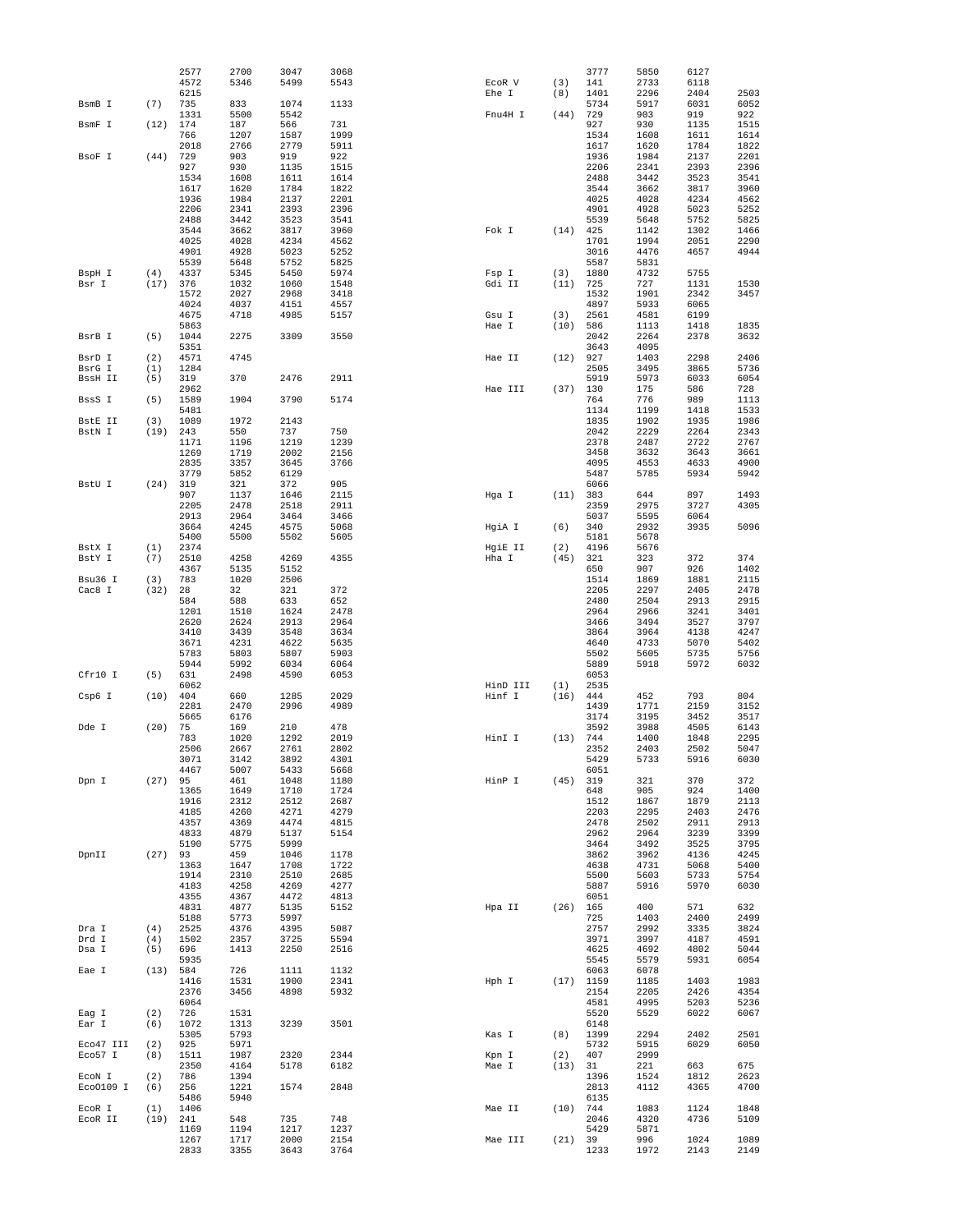|                     |            | 2631         | 3109         | 3973         | 4036         |                            |                          | 5086           | 5458                           | 5639              | 5836                      |                          |
|---------------------|------------|--------------|--------------|--------------|--------------|----------------------------|--------------------------|----------------|--------------------------------|-------------------|---------------------------|--------------------------|
|                     |            | 4152         | 4435         | 4766         | 4824         |                            |                          | 6106           |                                |                   |                           |                          |
|                     |            | 4977<br>5864 | 5165         | 5553         | 5844         | Msl I<br>Msp I             | (2)<br>(26)              | 4762<br>165    | 4921<br>400                    | 571               | 632                       |                          |
| Mbo I               | (27)       | 93           | 459          | 1046         | 1178         |                            |                          | 725            | 1403                           | 2400              | 2499                      |                          |
|                     |            | 1363         | 1647         | 1708         | 1722         |                            |                          | 2757           | 2992                           | 3335              | 3824                      |                          |
|                     |            | 1914         | 2310         | 2510         | 2685         |                            |                          | 3971           | 3997                           | 4187              | 4591                      |                          |
|                     |            | 4183         | 4258         | 4269         | 4277         |                            |                          | 4625           | 4692                           | 4802              | 5044                      |                          |
|                     |            | 4355         | 4367         | 4472         | 4813         |                            |                          | 5545           | 5579                           | 5931              | 6054                      |                          |
|                     |            | 4831         | 4877         | 5135         | 5152         |                            |                          | 6063           | 6078                           |                   |                           |                          |
| Mbo II              | (16)       | 5188<br>1088 | 5773<br>1301 | 5997<br>1447 | 1504         | MspAl I                    | (12)                     | 590<br>3093    | 1622<br>3441                   | 2395<br>3959      | 2518<br>4204              |                          |
|                     |            | 1532         | 2253         | 2256         | 3255         |                            |                          | 5145           | 5611                           | 5805              | 6161                      |                          |
|                     |            | 3489         | 4278         | 4351         | 5106         | Nae I                      | (2)                      | 633            | 6064                           |                   |                           |                          |
|                     |            | 5184         | 5293         | 5781         | 5993         | Nar I                      | (8)                      | 1400           | 2295                           | 2403              | 2502                      |                          |
| Mme I               | (7)        | 831          | 1108         | 2246         | 3056         |                            |                          | 5733           | 5916                           | 6030              | 6051                      |                          |
|                     |            | 3108         | 3831         | 4015         |              | Nci I                      | (15)                     | 165            | 400                            | 401               | 572                       |                          |
| Mnl I               | (69)       | 218          | 370          | 389          | 434          |                            |                          | 725            | 2400                           | 2757              | 2992                      |                          |
|                     |            | 462          | 486          | 508          | 512          |                            |                          | 2993           | 3997                           | 4693              | 5044                      |                          |
|                     |            | 568<br>1273  | 778<br>1306  | 874<br>1312  | 1170<br>1315 | Nco I                      | (2)                      | 5545<br>1413   | 5580<br>2250                   | 5931              |                           |                          |
|                     |            | 1321         | 1351         | 1354         | 1369         | Nde I                      | (1)                      | 5681           |                                |                   |                           |                          |
|                     |            | 1376         | 1392         | 1456         | 1797         | NgoM I                     | (2)                      | 631            | 6062                           |                   |                           |                          |
|                     |            | 1798         | 1808         | 1811         | 1820         | Nhe I                      | (2)                      | 30             | 2622                           |                   |                           |                          |
|                     |            | 1837         | 1845         | 1848         | 1879         | Nla III                    | (21)                     | 62             | 1207                           | 1417              | 1867                      |                          |
|                     |            | 1912         | 1918         | 1924         | 1939         |                            |                          | 1885           | 2254                           | 2377              | 2654                      |                          |
|                     |            | 2027         | 2089         | 2122         | 2172         |                            |                          | 3108           | 3275                           | 3621              | 4341                      |                          |
|                     |            | 2229         | 2254         | 2274         | 2281         |                            |                          | 4832           | 4842                           | 4920              | 4956                      |                          |
|                     |            | 2313<br>2476 | 2350         | 2440         | 2445         |                            |                          | 5349           | 5454                           | 5538              | 5905                      |                          |
|                     |            | 3026         | 2810<br>3053 | 2962<br>3077 | 2981<br>3137 | Nla IV                     | (40)                     | 5978<br>190    | 203                            | 248               | 405                       |                          |
|                     |            | 3466         | 3515         | 3725         | 3798         |                            |                          | 523            | 554                            | 694               | 763                       |                          |
|                     |            | 4049         | 4449         | 4530         | 4676         |                            |                          | 895            | 1146                           | 1223              | 1401                      |                          |
|                     |            | 4882         | 5477         | 5535         | 5795         |                            |                          | 1575           | 1691                           | 1891              | 1951                      |                          |
|                     |            | 6079         |              |              |              |                            |                          | 1987           | 2035                           | 2209              | 2230                      |                          |
| Msc I               | (4)        | 586          | 1113         | 1418         | 2378         |                            |                          | 2296           | 2404                           | 2503              | 2782                      |                          |
| Mse I               | (25)       | 36           | 1009         | 1121         | 1151         |                            |                          | 2795           | 2840                           | 2997              | 3363                      |                          |
|                     |            | 1175         | 2524         | 2541         | 2545         |                            |                          | 3649           | 3688                           | 4460              | 4554                      |                          |
|                     |            | 2628<br>3447 | 3162         | 3260<br>4375 | 3388<br>4380 |                            |                          | 4595           | 4806                           | 5396              | 5734                      |                          |
|                     |            | 4394         | 4323<br>4447 | 4682         | 4721         |                            |                          | 5917           |                                |                   |                           |                          |
| 5941                | 6031       | 6052         |              |              |              |                            |                          | 696            | 735                            | 736               | 748                       |                          |
| Nru I               | (1)        | 1646         |              |              |              |                            |                          | 749            | 1169                           | 1238              | 1247                      |                          |
| Nsp7524 I           | (3)        | 3617         | 5534         | 5901         |              |                            |                          | 1267           | 1268                           | 1413              | 1718                      |                          |
| NspB II             | (12)       | 590          | 1622         | 2395         | 2518         |                            |                          | 1842           | 1977                           | 2001              | 2037                      |                          |
|                     |            | 3093         | 3441         | 3959         | 4204         |                            |                          | 2094           | 2154                           | 2250              | 2286                      |                          |
|                     |            | 5145         | 5611         | 5805         | 6161         |                            |                          | 2355           | 2481                           | 2516              | 2755                      |                          |
| NspH I<br>Pac I     | (3)<br>(1) | 3621<br>2545 | 5538         | 5905         |              |                            |                          | 2834<br>3356   | 2844<br>3777                   | 2991<br>5851      | 3054<br>5929              |                          |
| PaeR7 I             | (1)        | 2529         |              |              |              |                            |                          | 5935           |                                |                   |                           |                          |
| Pal I               | (37)       | 130          | 175          | 586          | 728          | SfaN I                     | (20)                     | 187            | 446                            | 643               | 940                       |                          |
|                     |            | 764          | 776          | 989          | 1113         |                            |                          | 1487           | 1544                           | 1676              | 1722                      |                          |
|                     |            | 1134         | 1199         | 1418         | 1533         |                            |                          | 2779           | 3037                           | 3713              | 4765                      |                          |
|                     |            | 1835         | 1902         | 1935         | 1986         |                            |                          | 4958           | 5205                           | 5566              | 5658                      |                          |
|                     |            | 2042         | 2229         | 2264         | 2343         |                            |                          | 5696           | 5734                           | 6050              | 6062                      |                          |
|                     |            | 2378         | 2487         | 2722         | 2767         | Sfc I                      | (11)                     | 15             | 919                            | 927               | 1103                      |                          |
|                     |            | 3458<br>4095 | 3632<br>4553 | 3643<br>4633 | 3661<br>4900 |                            |                          | 1498<br>4073   | 2168<br>4751                   | 2607<br>6169      | 3882                      |                          |
|                     |            | 5487         | 5785         | 5934         | 5942         | Sma I                      | (2)                      | 401            | 2993                           |                   |                           |                          |
|                     |            | 6066         |              |              |              | Spe I                      | (1)                      | 662            |                                |                   |                           |                          |
| PflM I              | (1)        | 2256         |              |              |              | Sph I                      | (1)                      | 5905           |                                |                   |                           |                          |
| Ple I               | (3)        | 801          | 3160         | 3996         |              | Ssp I                      | (2)                      | 3160           | 5314                           |                   |                           |                          |
| Pme I               | (1)        | 2525         |              |              |              | Stu I                      | (2)                      | 2042           | 2264                           |                   |                           |                          |
| PpuM I              | (4)        | 256          | 1221         | 1574         | 2848         | Sty I                      | (9)                      | 252            | 463                            | 1247              | 1413                      |                          |
| Psp1406 I<br>PspA I | (2)<br>(2) | 4736<br>399  | 5109<br>2991 |              |              |                            |                          | 1977<br>3054   | 2037                           | 2250              | 2844                      |                          |
| Pst I               | (4)        | 923          | 931          | 1107         | 2172         | Taq I                      | (12)                     | 796            | 1040                           | 1351              | 1362                      |                          |
| Pvu I               | (3)        | 1650         | 4880         | 5776         |              |                            |                          | 1707           | 1911                           | 1917              | 2127                      |                          |
| Pvu II              | (5)        | 1622         | 2395         | 3441         | 5805         |                            |                          | 2530           | 3155                           | 3717              | 5161                      |                          |
|                     |            | 6161         |              |              |              | Tfi I                      | (7)                      | 444            | 804                            | 1439              | 1771                      |                          |
| Rsa I               | (10)       | 405          | 661          | 1286         | 2030         |                            |                          | 3195           | 3452                           | 3592              |                           |                          |
|                     |            | 2282         | 2471         | 2997         | 4990         | Tsp45 I                    | (9)                      | 1024           | 1233                           | 1972              | 2143                      |                          |
| Sac I               | (2)        | 5666<br>340  | 6177<br>2932 |              |              |                            |                          | 2149<br>5864   | 4766                           | 4977              | 5553                      |                          |
| Sac II              | (1)        | 2519         |              |              |              | Tth111 I                   | (4)                      | 392            | 813                            | 1219              | 2984                      |                          |
| Sap I               | (2)        | 3239         | 3501         |              |              | Tth111 II                  | (8)                      | 147            | 424                            | 615               | 634                       |                          |
| Sau3A I             | $(27)$ 93  |              | 459          | 1046         | 1178         |                            |                          | 2739           | 4206                           | 4215              | 4245                      |                          |
|                     |            | 1363         | 1647         | 1708         | 1722         | Vsp I                      | (4)                      | 3260           | 3388                           | 3447              | 4682                      |                          |
|                     |            | 1914         | 2310         | 2510         | 2685         | Xba I                      | (3)                      | 220            | 1811                           | 2812              |                           |                          |
|                     |            | 4183         | 4258         | 4269         | 4277         | Xho I                      | (1)                      | 2529           |                                |                   |                           |                          |
|                     |            | 4355         | 4367         | 4472         | 4813         | Xho II                     | (7)                      | 2510           | 4258                           | 4269              | 4355                      |                          |
|                     |            | 4831<br>5188 | 4877<br>5773 | 5135<br>5997 | 5152         | Xma I                      | (2)                      | 4367<br>399    | 5135<br>2991                   | 5152              |                           |                          |
| Sau96 I             | $(30)$ 128 |              | 173          | 188          | 201          | Xma III                    | (2)                      | 726            | 1531                           |                   |                           |                          |
|                     |            | 256          | 553          | 692          | 762          | Xmn I                      | (3)                      | 3223           | 3261                           | 5109              |                           |                          |
|                     |            | 775          | 987          | 1198         | 1221         |                            |                          |                |                                |                   |                           |                          |
|                     |            | 1574         | 1933         | 1985         | 2228         | Site usage in pSCV-BsdRFP: |                          |                |                                |                   |                           |                          |
|                     |            | 2485         | 2720         | 2765         | 2780         |                            |                          |                |                                |                   |                           |                          |
|                     |            | 2793         | 2848         | 4552         | 4631         | Aat II                     | G, ACGT `C               |                | 3                              | Acc I             | GT `MK, AC                |                          |
|                     |            | 4648         | 4870         | 5486         | 5783         | Acc65 I                    | G`GTAC, C                |                | 2                              | Aci I             | $C^{\dagger}CG, C$        | 68                       |
| Sca I               | (1)        | 5940<br>4990 | 6125         |              |              | Afl II<br>Age I            | C`TTAA, G<br>A CCGG, T   |                | 3<br>$\overline{\phantom{a}}$  | Afl III<br>Aha II | A`CRYG, T<br>GR CG, YC    | $\mathbf{1}$<br>13       |
| ScrF I              | $(34)$ 165 |              | 243          | 400          | 401          | Ahd I                      |                          | GACNN, N`NNGTC | 5                              | Alu I             | $AG$ $CT$                 | 34                       |
|                     |            | 550          | 572          | 725          | 737          | Alw I                      | GGATC 8/9                |                | 13                             | AlwN I            | CAG, NNN `CTG             | 3                        |
|                     |            | 750          | 1171         | 1196         | 1219         | Apa I                      | G, GGCC `C               |                | $ \,$                          | ApaL I            | G`TGCA, C                 | 3                        |
|                     |            | 1239         | 1269         | 1719         | 2002         | Apo I                      | R`AATT, Y                |                | $\,2$                          | Asc I             | GG`CGCG, CC               | 2                        |
|                     |            | 2156         | 2400         | 2757         | 2835         | Ase I                      | AT`TA, AT                |                | 4                              | Asp718            | G`GTAC, C                 | $\overline{c}$           |
|                     |            | 2992         | 2993         | 3357         | 3645         | Ava I                      | $C^{\wedge}$ YCGR, G     |                | 8                              | Ava II            | $G$ $GWC$ , $C$           | 13                       |
|                     |            | 3766         | 3779         | 3997         | 4693         | Avr II                     | C`CTAG, G                |                | $\overline{\phantom{a}}$       | BamH I            | G`GATC, C                 | $\overline{\phantom{a}}$ |
|                     |            | 5044         | 5545         | 5580         | 5852         | Ban I                      | $G$ $GYRC$ , $C$         |                | 18                             | Ban II            | G, RGCY `C                | 9                        |
|                     |            | 5931         | 6129         |              |              | Bbe I                      | G, GCGC `C               |                | 8                              | Bbs I             | GAAGAC 8/12               | 2                        |
| Sec I               | $(41)$ 163 | 463          | 242<br>499   | 252<br>548   | 399<br>549   | Bbv I<br>Bcl I             | GCAGC 13/17<br>T`GATC, A |                | 10<br>$\overline{\phantom{a}}$ | Bbv II<br>Bcn I   | GAAGAC 7/11<br>$CC, S$ GG | 2<br>15                  |
|                     |            |              |              |              |              |                            |                          |                |                                |                   |                           |                          |